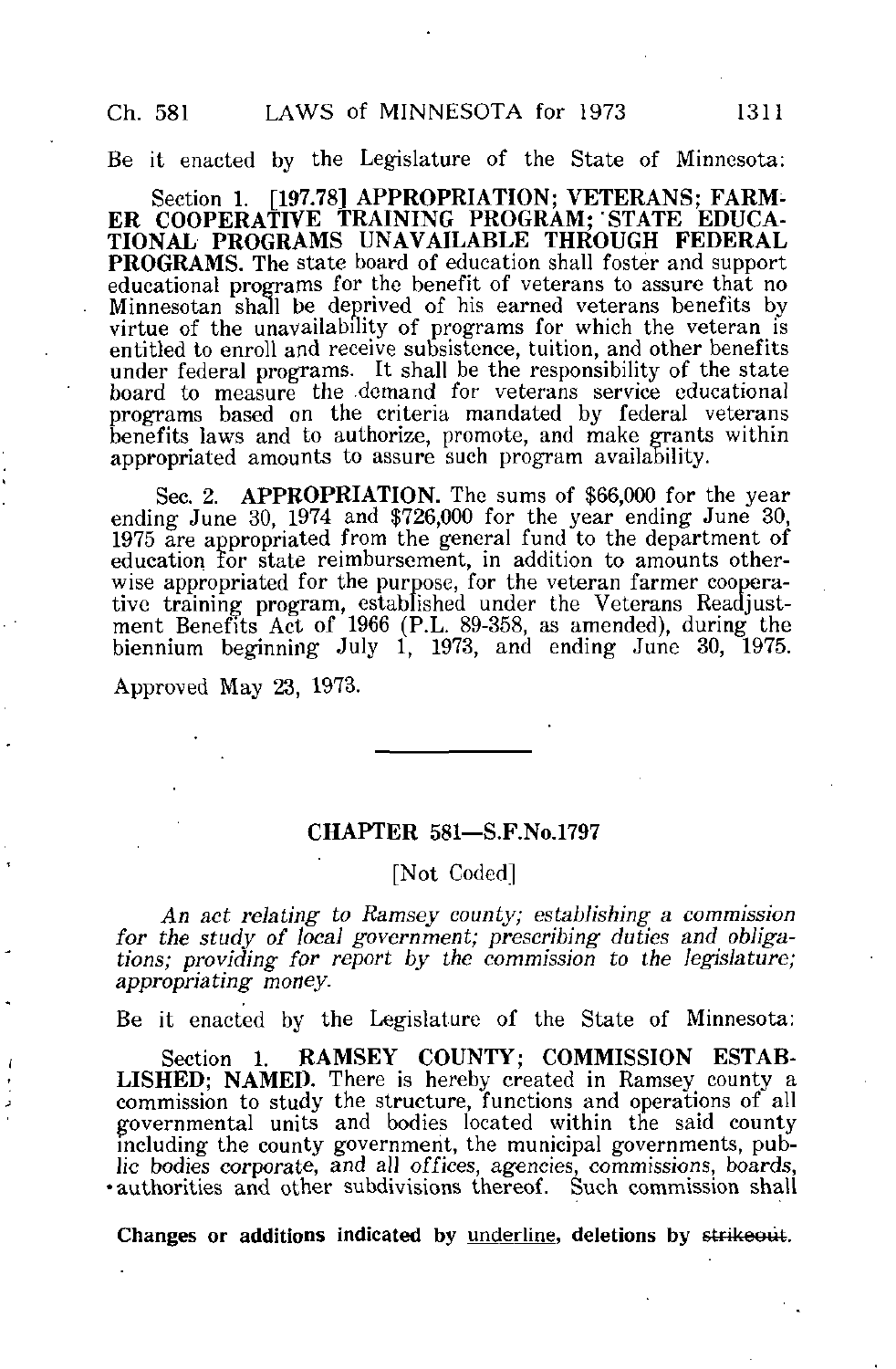be .known as the "Local government study commission of Ramsey county," and shall be hereinafter referred to as "the commission".

Sec. 2. DUTIES. Subdivision 1. The commission shall conduct research and study to determine the need, if any, for the consolidation, separation, addition, removal or other revision of the aforementioned local governmental structures, functions and operations, and to determine whether moneys can be saved and whether efficiency can be gained through revision of such structures, functions, and operations.

Subd. 2. It shall be the further function and duty of the commission to draft a plan or plans for the solution of any problem disclosed as a result of such research and study, which it deems to be feasible and desirable and to submit such plan or plans to the members of the Ramsey county delegation of the Minnesota legislature.

Sec. 3. MEMBERS. Subdivision 1. The commission shall be composed of 38 members appointed by the Ramsey county delegation of the Minnesota legislature.

(a) A senator whose district is situated such that a portion of Ramsey county comprises 50 percent or more of that district, shall appoint from among the residents of his district two members.

(b) A senator whose district is situated such that a portion of Ramsey county comprises less than 50 percent of that district, shall appoint from among the residents of his district one member.

(c) A representative whose district is situated such that a portion of Ramsey county comprises 50 percent or more of that district, shall appoint from among the residents of his district one member. .. ...

(d) A representative whose district is situated such that a portion of Ramsey county comprises less than 50 percent of that district, shall appoint from among the residents of his district one member.

Subd. 2. Commission members shall be residents of Ramsey county.

Subd. 3. Commission members shall not be elected officials.

Subd. 4. When a vacancy shall occur on the commission, a person shall be appointed by the senator or representative who appointed that person's predecessor to fill the vacancy until such time as the duty of the commission shall terminate.

Subd. 5. A temporary chairman shall be appointed by the chairman of the Ramsey county delegation of the Minnesota legislature.

Changes or additions indicated by underline, deletions by strikeout.